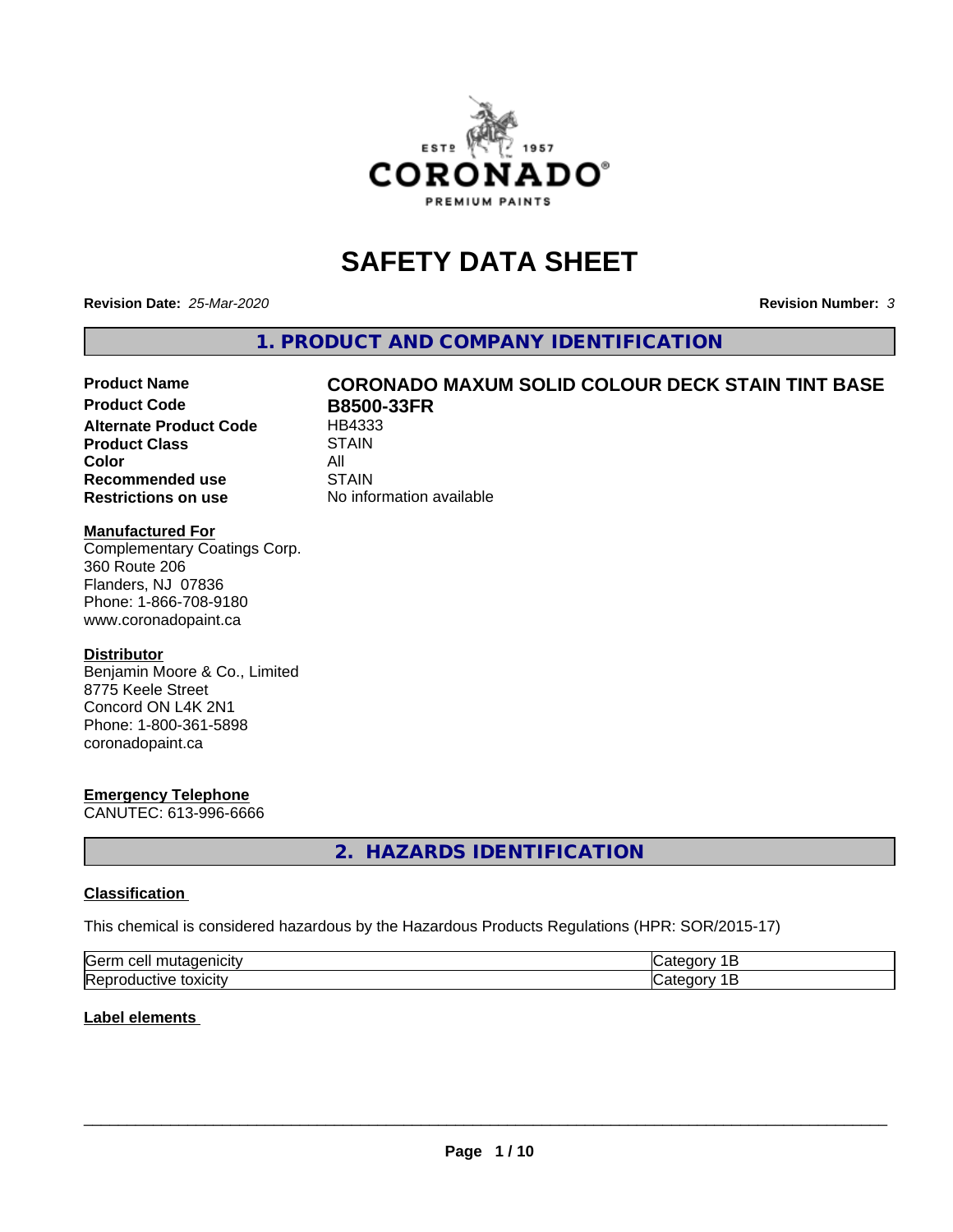#### **Danger**

**Hazard statements** May cause genetic defects May damage fertility or the unborn child



**Appearance** liquid **Odor 11** and **Odor 11** and **Odor 11** and **Odor 11** and **Odor Odor 1** and **Odor 1** and **Odor 1** and **Odor 1** and **Odor 1** and **1** and **1** and **1** and **1** and **1** and **1** and **1** and **1** and

#### **Precautionary Statements - Prevention**

Obtain special instructions before use Do not handle until all safety precautions have been read and understood Use personal protective equipment as required

#### **Precautionary Statements - Response**

IF exposed or concerned: Get medical advice/attention

#### **Precautionary Statements - Storage**

Store locked up

#### **Precautionary Statements - Disposal**

Dispose of contents/container to an approved waste disposal plant

#### **Other information**

No information available

| <b>Chemical name</b>                   | CAS No.    | Weight-%      | <b>Hazardous Material</b><br>registry number<br>(HMIRA registry #) | Date HMIRA filed and<br>Information Review Act date exemption granted<br>(if applicable) |
|----------------------------------------|------------|---------------|--------------------------------------------------------------------|------------------------------------------------------------------------------------------|
| Titanium dioxide                       | 13463-67-7 | $10 - 30%$    |                                                                    |                                                                                          |
| Nepheline syenite                      | 37244-96-5 | $5 - 10\%$    |                                                                    |                                                                                          |
| 2-Butoxyethanol                        | 111-76-2   | $-5%$         |                                                                    |                                                                                          |
| Propylene glycol                       | 57-55-6    | $1 - 5%$      |                                                                    |                                                                                          |
| Kaolin                                 | 1332-58-7  | $-5%$         |                                                                    |                                                                                          |
| Sodium C14-C16 olefin<br>sulfonate     | 68439-57-6 | $0.1 - 0.25%$ |                                                                    |                                                                                          |
| Carbamic acid,                         | 10605-21-7 | $0.1 - 0.25%$ |                                                                    |                                                                                          |
| 1H-benzimidazol-2-yl-, methyl<br>ester |            |               |                                                                    |                                                                                          |

**3. COMPOSITION INFORMATION ON COMPONENTS**

\*The exact percentage (concentration) of composition has been withheld as a trade secret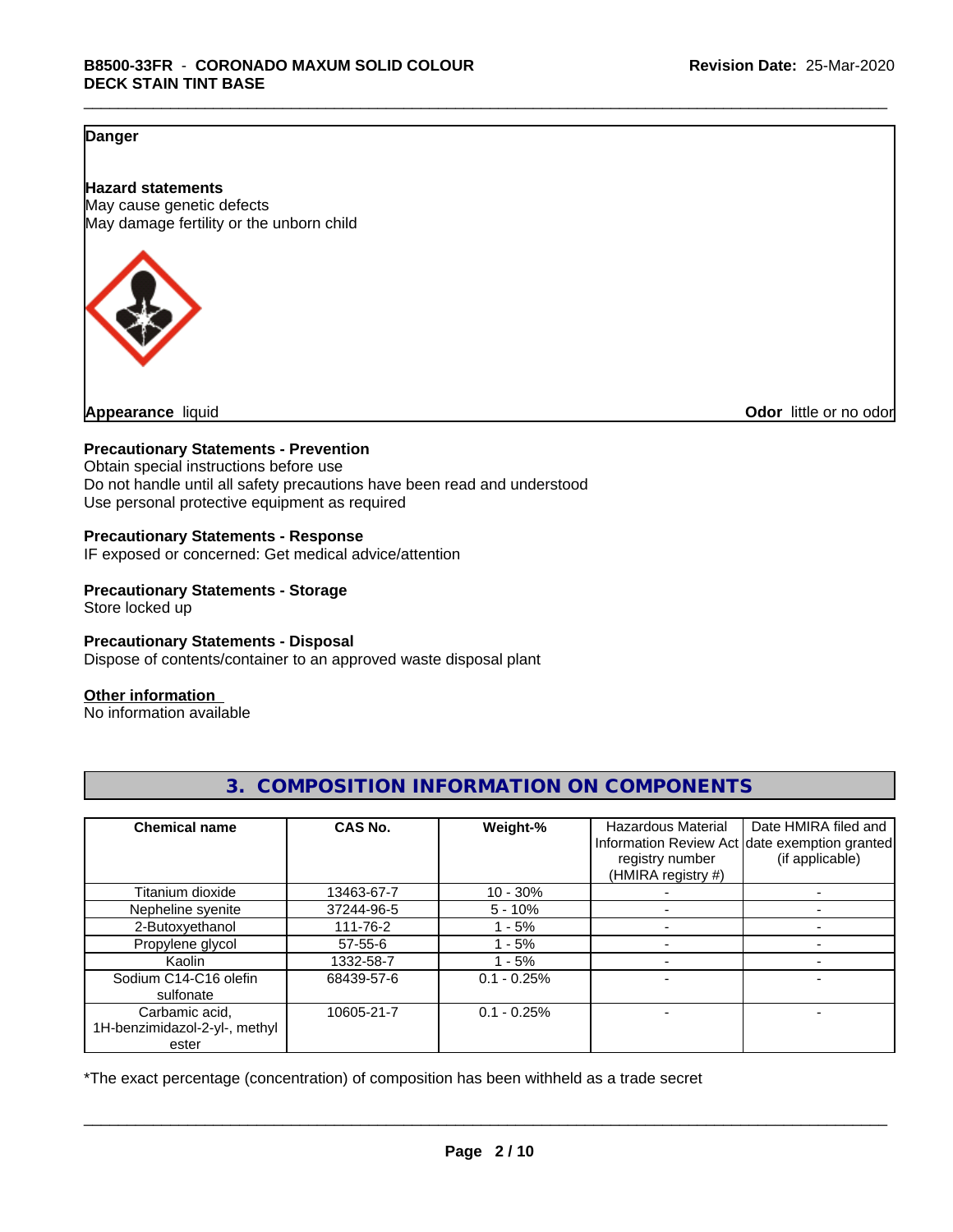| 4. FIRST AID MEASURES                  |                                                                                                          |  |
|----------------------------------------|----------------------------------------------------------------------------------------------------------|--|
| <b>General Advice</b>                  | If symptoms persist, call a physician. Show this safety data<br>sheet to the doctor in attendance.       |  |
| <b>Eye Contact</b>                     | Rinse thoroughly with plenty of water for at least 15<br>minutes and consult a physician.                |  |
| <b>Skin Contact</b>                    | Wash off immediately with soap and plenty of water while<br>removing all contaminated clothes and shoes. |  |
| <b>Inhalation</b>                      | Move to fresh air. If symptoms persist, call a physician.                                                |  |
| Ingestion                              | Clean mouth with water and afterwards drink plenty of<br>water. Consult a physician if necessary.        |  |
| <b>Most Important Symptoms/Effects</b> | None known.                                                                                              |  |
| <b>Notes To Physician</b>              | Treat symptomatically.                                                                                   |  |

**5. FIRE-FIGHTING MEASURES**

| <b>Suitable Extinguishing Media</b>                                              | Use extinguishing measures that are appropriate to local<br>circumstances and the surrounding environment.                                   |  |  |
|----------------------------------------------------------------------------------|----------------------------------------------------------------------------------------------------------------------------------------------|--|--|
| Protective equipment and precautions for firefighters                            | As in any fire, wear self-contained breathing apparatus<br>pressure-demand, MSHA/NIOSH (approved or equivalent)<br>and full protective gear. |  |  |
| <b>Specific Hazards Arising From The Chemical</b>                                | Closed containers may rupture if exposed to fire or<br>extreme heat.                                                                         |  |  |
| Sensitivity to mechanical impact                                                 | No.                                                                                                                                          |  |  |
| Sensitivity to static discharge                                                  | No.                                                                                                                                          |  |  |
| <b>Flash Point Data</b><br>Flash point (°F)<br>Flash Point (°C)<br><b>Method</b> | Not applicable<br>Not applicable<br>Not applicable                                                                                           |  |  |
| <b>Flammability Limits In Air</b>                                                |                                                                                                                                              |  |  |
| Lower flammability limit:<br><b>Upper flammability limit:</b>                    | Not applicable<br>Not applicable                                                                                                             |  |  |
| <b>NFPA</b><br>Health: 2<br><b>Flammability: 0</b>                               | <b>Instability: 0</b><br><b>Special:</b> Not Applicable                                                                                      |  |  |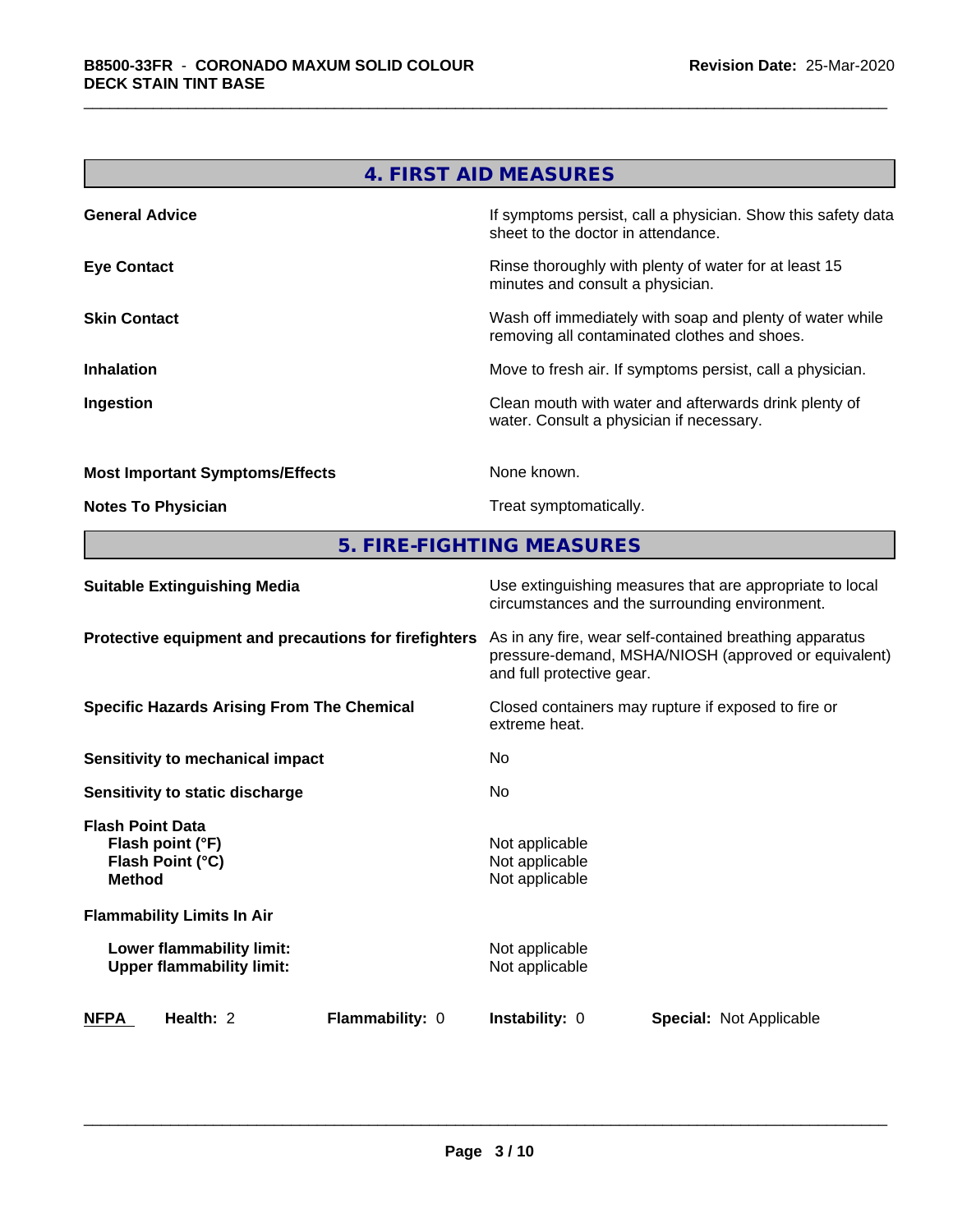#### **NFPA Legend**

- 0 Not Hazardous
- 1 Slightly
- 2 Moderate
- 3 High
- 4 Severe

*The ratings assigned are only suggested ratings, the contractor/employer has ultimate responsibilities for NFPA ratings where this system is used.*

*Additional information regarding the NFPA rating system is available from the National Fire Protection Agency (NFPA) at www.nfpa.org.*

#### **6. ACCIDENTAL RELEASE MEASURES**

**Personal Precautions Avoid contact with skin, eyes and clothing. Ensure** Avoid contact with skin, eyes and clothing. Ensure adequate ventilation.

**Other Information Department Information Department Intervent further leakage or spillage if safe to do so.** 

**Environmental precautions** See Section 12 for additional Ecological Information.

**Methods for Cleaning Up Example 20 Soak** up with inert absorbent material. Sweep up and shovel into suitable containers for disposal.

### **7. HANDLING AND STORAGE**

**Handling Avoid contact with skin, eyes and clothing. Avoid breathing Handling Avoid breathing** vapors, spray mists or sanding dust. In case of insufficient ventilation, wear suitable respiratory equipment.

**Storage** Storage **Keep container tightly closed.** Keep out of the reach of

#### **Incompatible Materials Incompatible Materials No information available**

**8. EXPOSURE CONTROLS/PERSONAL PROTECTION**

children.

#### **Exposure Limits**

| <b>Chemical name</b> | <b>ACGIH TLV</b>                                                                                                                                 | <b>Alberta</b>                    | <b>British Columbia</b>                          | <b>Ontario</b>                                                  | Quebec                                |
|----------------------|--------------------------------------------------------------------------------------------------------------------------------------------------|-----------------------------------|--------------------------------------------------|-----------------------------------------------------------------|---------------------------------------|
| Titanium dioxide     | TWA: $10 \text{ mg/m}^3$                                                                                                                         | 10 mg/m $3 - TWA$                 | 10 mg/m $3$ - TWA<br>$3$ mg/m <sup>3</sup> - TWA | 10 mg/m $3$ - TWA                                               | 10 mg/m $3$ - TWAEV                   |
| Nepheline syenite    | N/E                                                                                                                                              | N/E                               | N/E                                              | 10 mg/m $3$ - TWA                                               | N/E                                   |
| 2-Butoxyethanol      | TWA: 20 ppm                                                                                                                                      | 20 ppm - TWA<br>97 mg/m $3$ - TWA | 20 ppm - TWA                                     | 20 ppm - TWA                                                    | 20 ppm - TWAEV<br>97 mg/m $3$ - TWAEV |
| Propylene glycol     | N/E                                                                                                                                              | N/E                               | N/E                                              | 10 mg/m $3$ - TWA<br>50 ppm - TWA<br>$155 \text{ mg/m}^3$ - TWA | N/E                                   |
| Kaolin               | TWA: $2 \text{ mg/m}^3$<br>particulate matter<br>containing no<br>asbestos and $<$ 1%<br>crystalline silica,<br>respirable particulate<br>matter | $2$ mg/m <sup>3</sup> - TWA       | $2$ mg/m <sup>3</sup> - TWA                      | $2 \text{mq/m}^3$ - TWA                                         | 5 mg/m <sup>3</sup> - TWAEV           |

**Legend**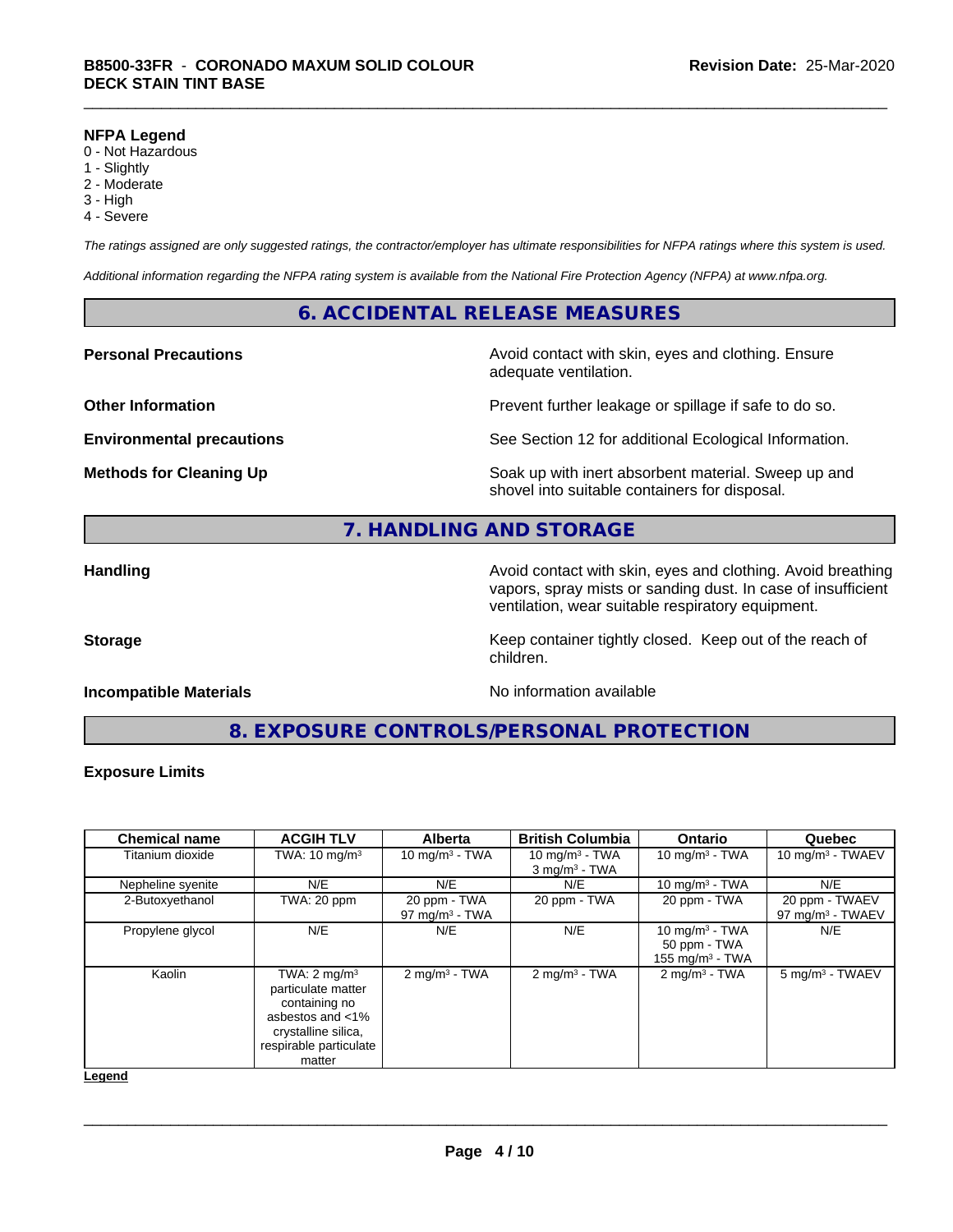ACGIH - American Conference of Governmental Industrial Hygienists Alberta - Alberta Occupational Exposure Limits British Columbia - British Columbia Occupational Exposure Limits Ontario - Ontario Occupational Exposure Limits Quebec - Quebec Occupational Exposure Limits N/E - Not established

## **Personal Protective Equipment Eye/Face Protection Safety glasses with side-shields.**

**Engineering Measures Engineering Measures Engineering Measures Ensure adequate ventilation, especially in confined areas.** 

**Skin Protection Protection Protective gloves and impervious clothing. Respiratory Protection Exercise 2018** Use only with adequate ventilation. In operations where exposure limits are exceeded, use a NIOSH approved respirator that has been selected by a technically qualified person for the specific work conditions. When spraying the product or applying in confined areas, wear a NIOSH approved respirator specified for paint spray or organic vapors.

**Hygiene Measures Avoid contact with skin, eyes and clothing. Remove and Avoid contact with skin, eyes and clothing. Remove and Avoid contact with skin, eyes and clothing. Remove and** wash contaminated clothing before re-use. Wash thoroughly after handling.

#### **9. PHYSICAL AND CHEMICAL PROPERTIES**

| Appearance                           | liquid                   |
|--------------------------------------|--------------------------|
| Odor                                 | little or no odor        |
| <b>Odor Threshold</b>                | No information available |
| Density (Ibs/gal)                    | $10.4 - 10.5$            |
| <b>Specific Gravity</b>              | $1.24 - 1.26$            |
| pH                                   | No information available |
| <b>Viscosity (cps)</b>               | No information available |
| Solubility(ies)                      | No information available |
| <b>Water solubility</b>              | No information available |
| <b>Evaporation Rate</b>              | No information available |
| Vapor pressure                       | No information available |
| Vapor density                        | No information available |
| Wt. % Solids                         | 45 - 55                  |
| Vol. % Solids                        | $35 - 45$                |
| Wt. % Volatiles                      | $45 - 55$                |
| Vol. % Volatiles                     | $55 - 65$                |
| <b>VOC Regulatory Limit (g/L)</b>    | < 250                    |
| <b>Boiling Point (°F)</b>            | 212                      |
| <b>Boiling Point (°C)</b>            | 100                      |
| Freezing point (°F)                  | 32                       |
| <b>Freezing Point (°C)</b>           | 0                        |
| Flash point (°F)                     | Not applicable           |
| Flash Point (°C)                     | Not applicable           |
| <b>Method</b>                        | Not applicable           |
| Flammability (solid, gas)            | Not applicable           |
| <b>Upper flammability limit:</b>     | Not applicable           |
| Lower flammability limit:            | Not applicable           |
| <b>Autoignition Temperature (°F)</b> | No information available |
|                                      |                          |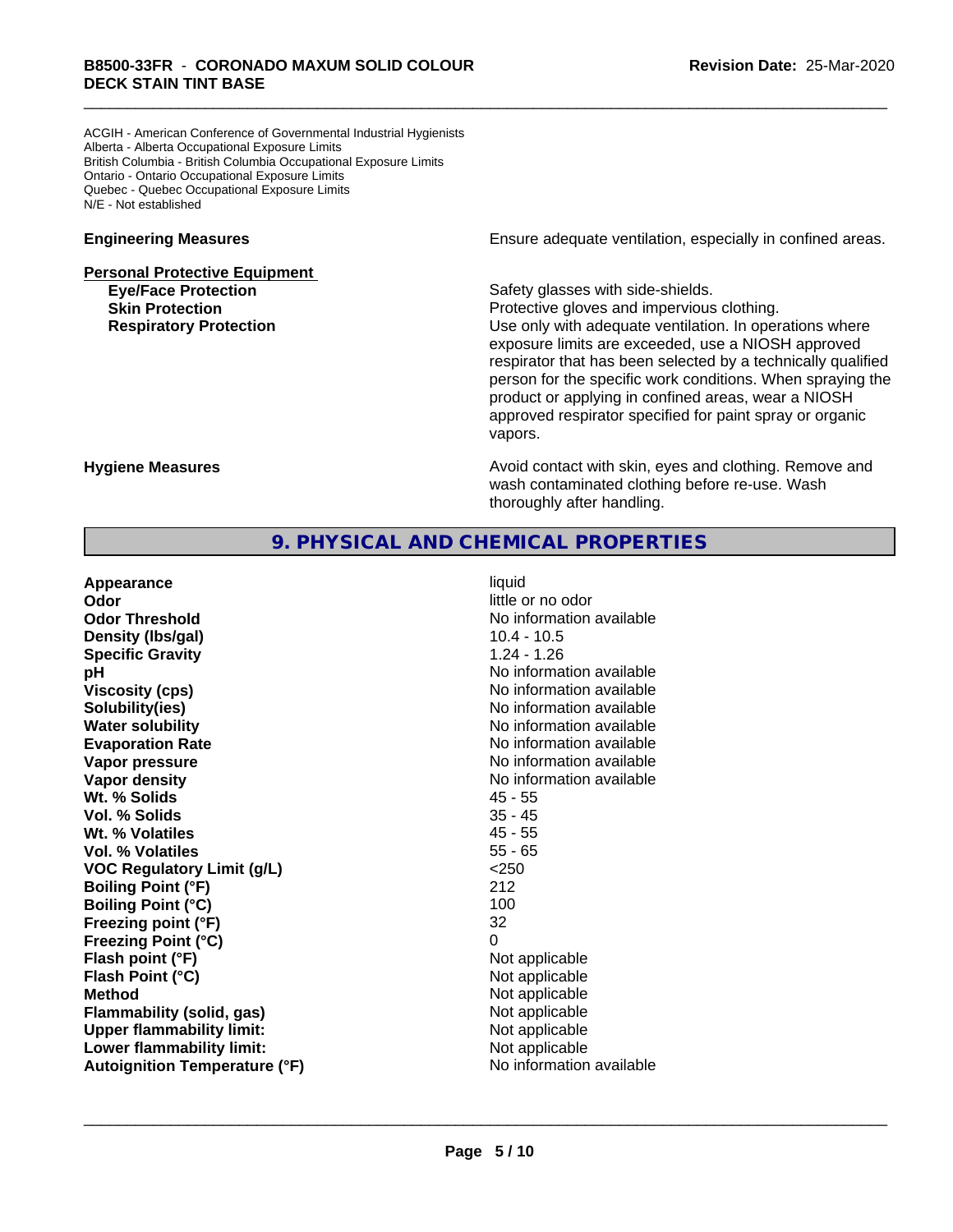**Autoignition Temperature (°C)**<br> **Decomposition Temperature (°F)** No information available **Decomposition Temperature (°F)**<br> **Decomposition Temperature (°C)**<br>
No information available **Decomposition Temperature (°C) Partition coefficient** 

### **10. STABILITY AND REACTIVITY**

| <b>Reactivity</b>                         | Not Applicable                           |
|-------------------------------------------|------------------------------------------|
| <b>Chemical Stability</b>                 | Stable under normal conditions.          |
| <b>Conditions to avoid</b>                | Prevent from freezing.                   |
| <b>Incompatible Materials</b>             | No materials to be especially mentioned. |
| <b>Hazardous Decomposition Products</b>   | None under normal use.                   |
| <b>Possibility of hazardous reactions</b> | None under normal conditions of use.     |

### **11. TOXICOLOGICAL INFORMATION**

#### **Product Information Information on likely routes of exposure**

**Principal Routes of Exposure Exposure** Eye contact, skin contact and inhalation.

**Acute Toxicity** 

**Product Information** No information available

#### **Symptoms** related to the physical, chemical and toxicological characteristics

**Symptoms** No information available

#### **Delayed and immediate effects as well as chronic effects from short and long-term exposure**

| Eye contact                     | May cause slight irritation                                                                                     |
|---------------------------------|-----------------------------------------------------------------------------------------------------------------|
| <b>Skin contact</b>             | Substance may cause slight skin irritation. Prolonged or<br>repeated contact may dry skin and cause irritation. |
| <b>Inhalation</b>               | May cause irritation of respiratory tract.                                                                      |
| Ingestion                       | Ingestion may cause gastrointestinal irritation, nausea,<br>vomiting and diarrhea.                              |
| <b>Sensitization</b>            | No information available.                                                                                       |
| <b>Neurological Effects</b>     | No information available.                                                                                       |
| <b>Mutagenic Effects</b>        | Suspected of causing genetic defects.                                                                           |
| <b>Reproductive Effects</b>     | May damage fertility or the unborn child.                                                                       |
| <b>Developmental Effects</b>    | No information available.                                                                                       |
| Target organ effects            | No information available.                                                                                       |
| <b>STOT - single exposure</b>   | No information available.                                                                                       |
| <b>STOT - repeated exposure</b> | No information available.                                                                                       |
| Other adverse effects           | No information available.                                                                                       |
| <b>Aspiration Hazard</b>        | No information available.                                                                                       |
|                                 |                                                                                                                 |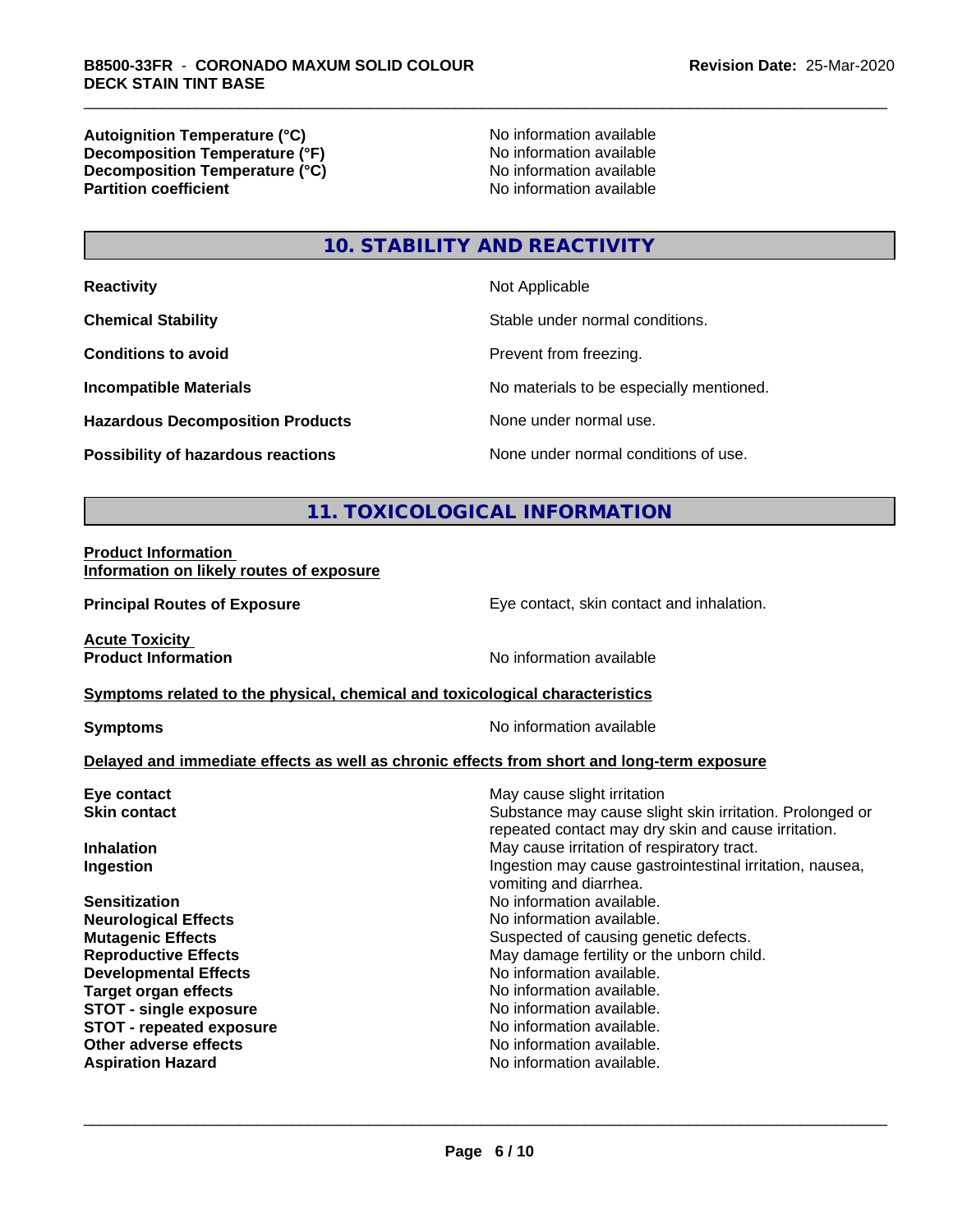#### **Numerical measures of toxicity**

#### **The following values are calculated based on chapter 3.1 of the GHS document**

| ATEmix (oral)                        | 8973 mg/kg  |
|--------------------------------------|-------------|
| <b>ATEmix (dermal)</b>               | 22265 mg/kg |
| <b>ATEmix (inhalation-dust/mist)</b> | 31.3 mg/L   |
| <b>ATEmix (inhalation-vapor)</b>     | 229.9 mg/L  |

#### **Component Information**

| Chemical name                                                       | Oral LD50                                    | Dermal LD50                                                           | <b>Inhalation LC50</b> |
|---------------------------------------------------------------------|----------------------------------------------|-----------------------------------------------------------------------|------------------------|
| Titanium dioxide<br>13463-67-7                                      | $> 10000$ mg/kg (Rat)                        |                                                                       |                        |
| 2-Butoxyethanol<br>111-76-2                                         | $= 1300$ mg/kg (Rat)                         | $>$ 2000 mg/kg (Rabbit)                                               | > 4.9 mg/L (Rat) 3H    |
| Propylene glycol<br>$57 - 55 - 6$                                   | $= 20$ g/kg (Rat)                            | $= 20800$ mg/kg (Rabbit)                                              |                        |
| Kaolin<br>1332-58-7                                                 | $> 5000$ mg/kg (Rat)                         | $> 5000$ mg/kg (Rat)                                                  |                        |
| Sodium C14-C16 olefin sulfonate<br>68439-57-6                       | $= 2220$ mg/kg (Rat)                         | $> 740$ mg/kg (Rabbit)                                                |                        |
| Carbamic acid,<br>1H-benzimidazol-2-yl-, methyl ester<br>10605-21-7 | $> 5050$ mg/kg (Rat)<br>$= 6400$ mg/kg (Rat) | 10000 mg/kg (Rabbit) = $2$ g/kg<br>$\text{Rat}$ = 8500 mg/kg (Rabbit) |                        |

#### **Chronic Toxicity**

#### **Carcinogenicity**

*The information below indicateswhether each agency has listed any ingredient as a carcinogen:.*

| <b>Chemical name</b> | IARC                                | <b>NTP</b> |
|----------------------|-------------------------------------|------------|
|                      | $2B -$<br>Possible Human Carcinogen |            |
| 'Titanium<br>dioxide |                                     |            |

• Although IARC has classified titanium dioxide as possibly carcinogenic to humans (2B), their summary concludes: "No significant exposure to titanium dioxide is thought to occur during the use of products in which titanium dioxide is bound to other materials, such as paint."

#### **Legend**

IARC - International Agency for Research on Cancer NTP - National Toxicity Program OSHA - Occupational Safety & Health Administration

**12. ECOLOGICAL INFORMATION**

#### **Ecotoxicity Effects**

The environmental impact of this product has not been fully investigated.

#### **Product Information**

#### **Acute Toxicity to Fish**

No information available

#### **Acute Toxicity to Aquatic Invertebrates**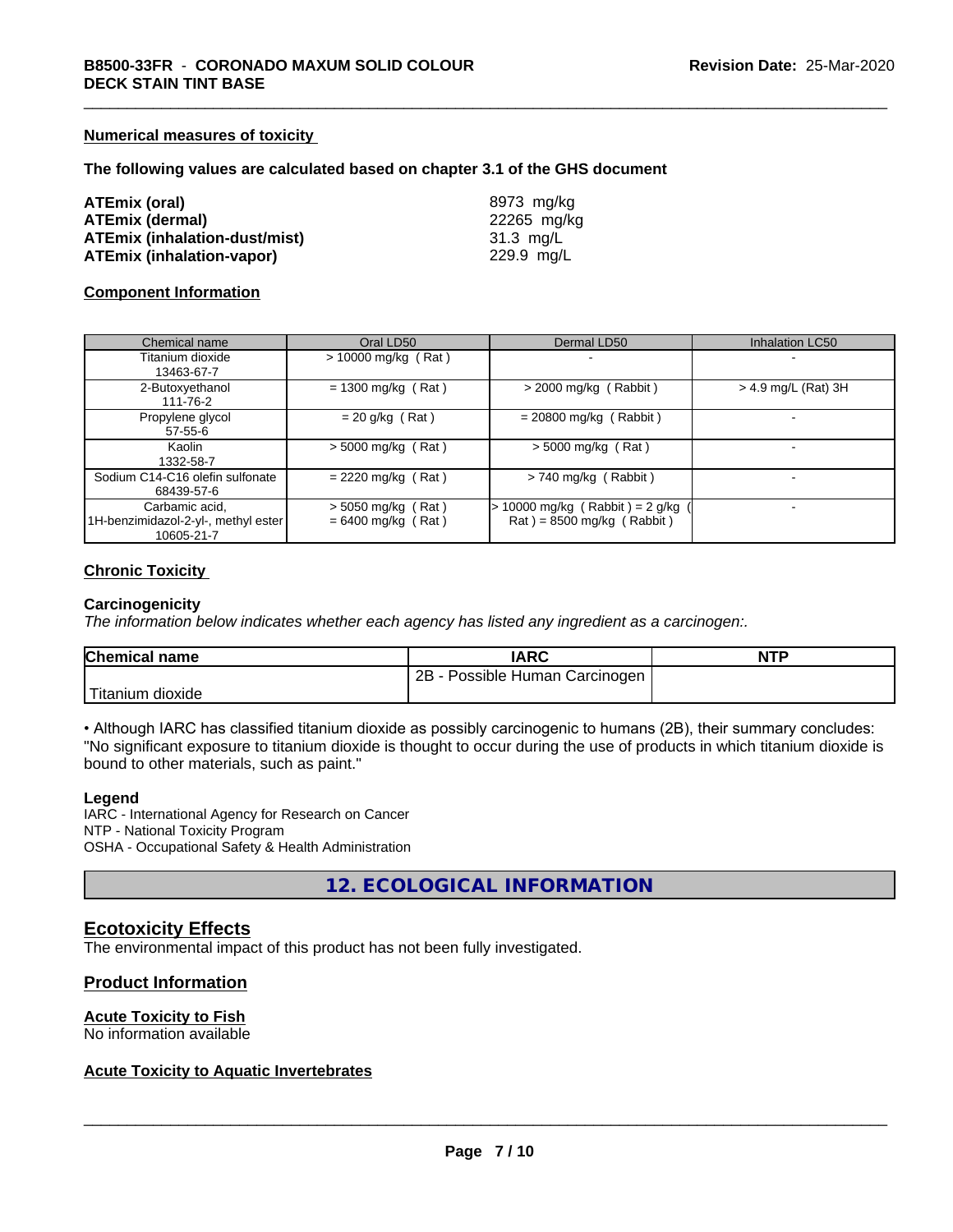#### No information available

#### **Acute Toxicity to Aquatic Plants**

No information available

#### **Persistence / Degradability**

No information available.

#### **Bioaccumulation**

There is no data for this product.

#### **Mobility in Environmental Media**

No information available.

#### **Ozone**

No information available

#### **Component Information**

#### **Acute Toxicity to Fish**

Titanium dioxide  $LC50:$  > 1000 mg/L (Fathead Minnow - 96 hr.) 2-Butoxyethanol LC50: 1490 mg/L (Bluegill sunfish - 96 hr.) Propylene glycol LC50: 710 mg/L (Fathead Minnow - 96 hr.) Carbamic acid, 1H-benzimidazol-2-yl-, methyl ester LC50: 1.5 mg/L (Rainbow Trout - 96 hr.)

#### **Acute Toxicity to Aquatic Invertebrates**

Propylene glycol EC50: > 10000 mg/L (Daphnia magna - 24 hr.) Carbamic acid, 1H-benzimidazol-2-yl-, methyl ester LC50: 0.22 mg/L (water flea - 48 hr.)

#### **Acute Toxicity to Aquatic Plants**

No information available

**13. DISPOSAL CONSIDERATIONS**

**Waste Disposal Method Dispose of in accordance with federal, state, provincial,** and local regulations. Local requirements may vary, consult your sanitation department or state-designated environmental protection agency for more disposal options.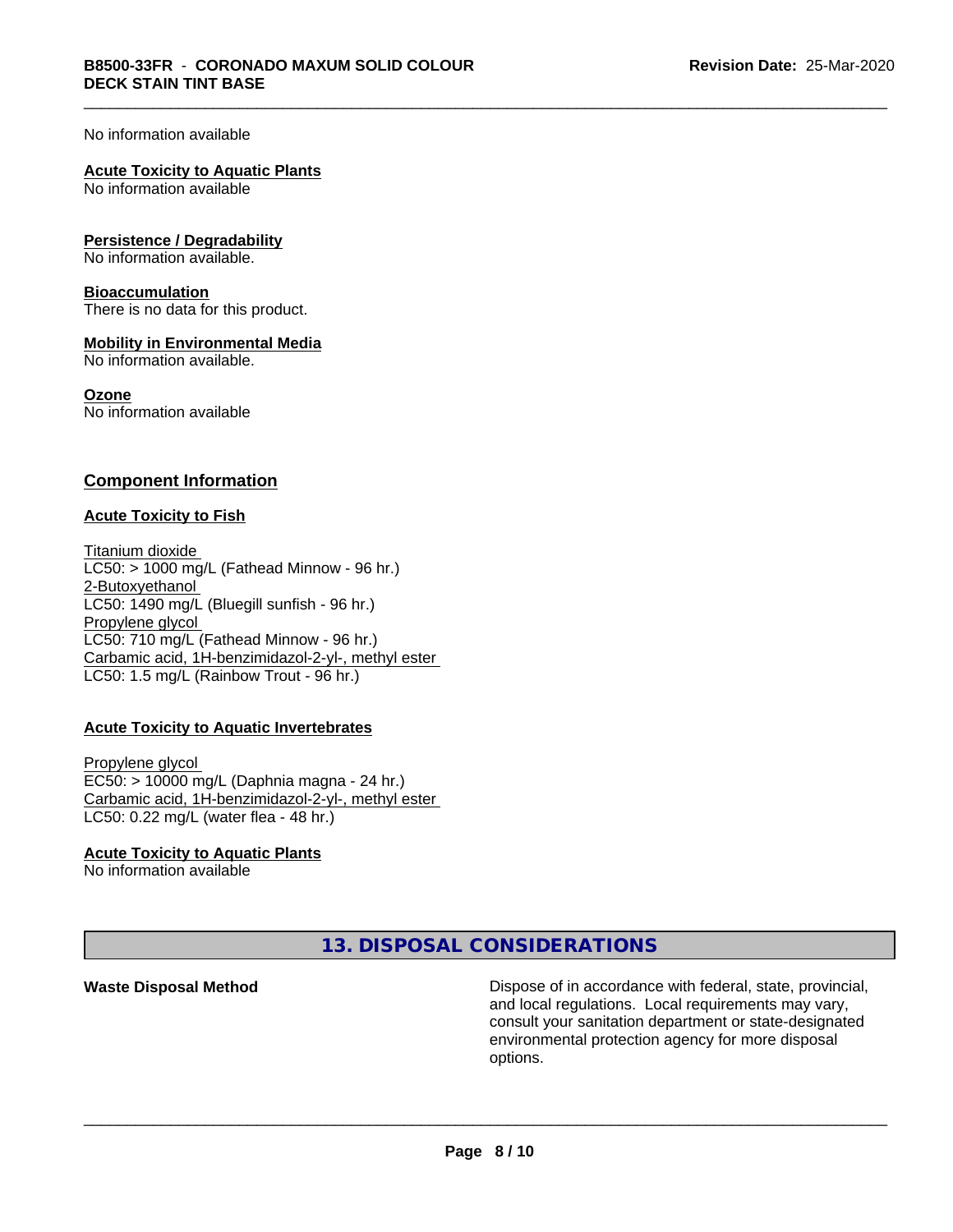#### **14. TRANSPORT INFORMATION**

**TDG** Not regulated

**ICAO / IATA** Not regulated

**IMDG / IMO** Not regulated

### **15. REGULATORY INFORMATION**

#### **International Inventories**

| <b>TSCA: United States</b> | Yes - All components are listed or exempt. |
|----------------------------|--------------------------------------------|
| <b>DSL: Canada</b>         | Yes - All components are listed or exempt. |

#### **National Pollutant Release Inventory (NPRI)**

#### **NPRI Parts 1- 4**

This product contains the following Parts 1-4 NPRI chemicals:

| <b>Chemical name</b> | CAS No. | Weight-% | <b>NPRI Parts 1-4</b> |  |
|----------------------|---------|----------|-----------------------|--|
| -Butoxvethanol       | ⊥-76-Ղ  | 5%       | .istec<br>.           |  |

#### **NPRI Part 5**

This product contains the following NPRI Part 5 Chemicals:

| <b>Chemical name</b> | CAS No            | Weight-% | <b>NPRI Part 5</b> |  |
|----------------------|-------------------|----------|--------------------|--|
| 2-Butoxvethanol      | $1 - 76 -$<br>177 | 5%       | Listed             |  |

#### **WHMIS Regulatory Status**

This product has been classified in accordance with the hazard criteria of the Hazardous Products Regulations (HPR) and the SDS contains all the information required by the HPR.

| <b>16. OTHER INFORMATION</b>                                                                                                                          |               |                 |                      |          |  |
|-------------------------------------------------------------------------------------------------------------------------------------------------------|---------------|-----------------|----------------------|----------|--|
| HMIS -                                                                                                                                                | Health: $2^*$ | Flammability: 0 | <b>Reactivity: 0</b> | $PPE: -$ |  |
| <b>HMIS Legend</b><br>0 - Minimal Hazard<br>1 - Slight Hazard<br>2 - Moderate Hazard<br>3 - Serious Hazard<br>4 - Severe Hazard<br>* - Chronic Hazard |               |                 |                      |          |  |